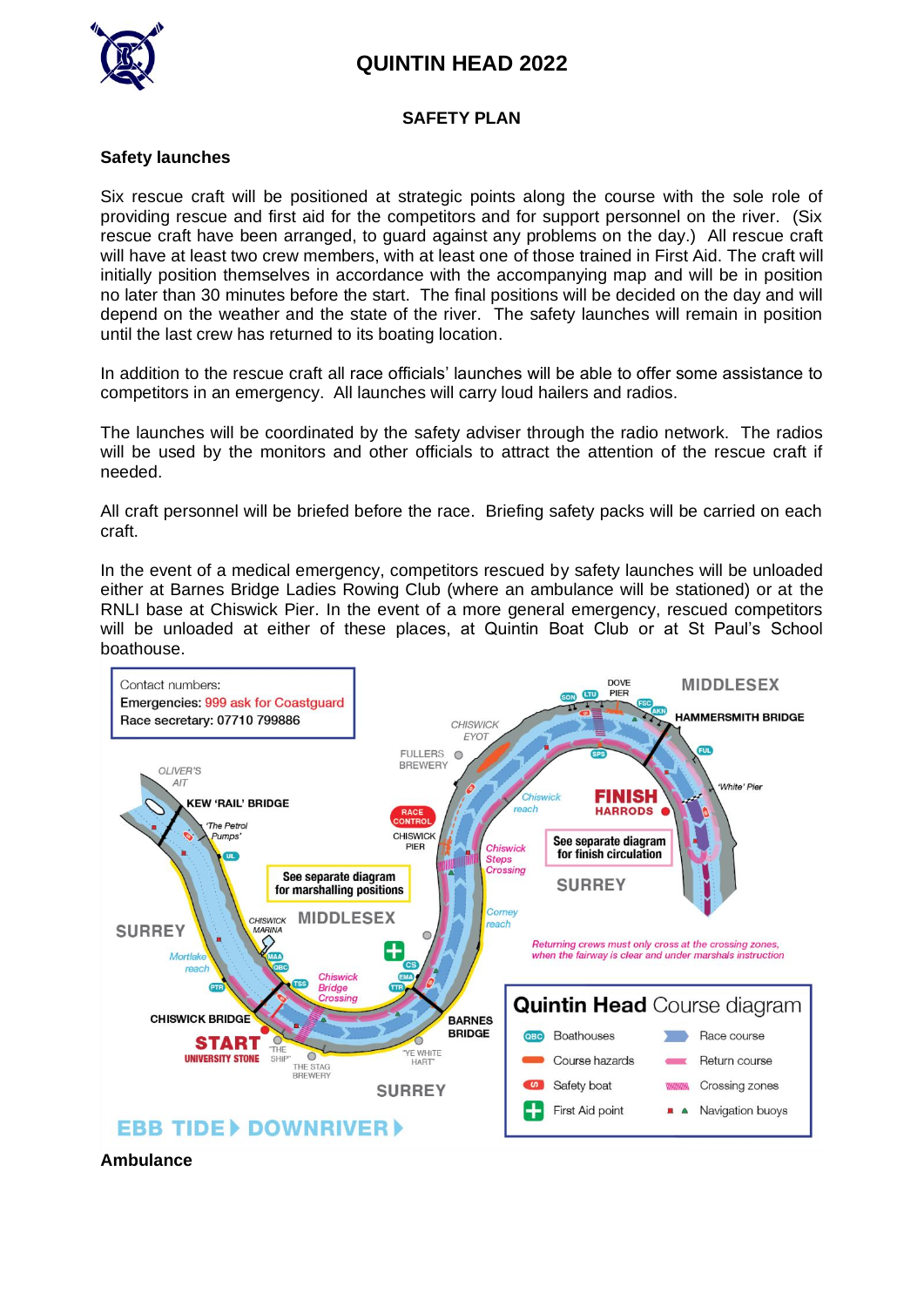A fully equipped ambulance will be stationed at Barnes Bridge Ladies Rowing Club. This location has a suitable landing area to facilitate the landing or transfer of casualties to the ambulance.

#### **Race communication**

Radio coverage will include marshals, start/finish officials and the rescue craft. The coverage will be coordinated by race control at Chiswick Pier House. Separate radio channels will be used for safety and marshalling. Mobile telephones will be used as a back up. Everyone with a radio will be given a list of the relevant mobile numbers.

#### **Emergency services**

The PLA, Police, and RNLI (Chiswick Station) will all be informed of the race.

#### **Before the race**

The TRRC Weather Tool (Appendix A) will be used to ensure conditions are suitable for the event to take place as planned. The chief umpire will be responsible for reviewing the conditions periodically leading up to the race and may if necessary alter the final categories, crew numbers or may cancel the race if the conditions are likely to force abandonment on the day or effect the safety of crews either marshalling or racing.

Approximately 45 minutes before the start of the race the chief umpire may travel the course to check river, weather conditions or unusual obstructions. In the event of serious problems he will decide whether to delay the start, shorten the course or cancel the race.

After the course review the chief umpire may issue final instructions and directions to the rescue launches and crew.

Accepted national practice is that rowers do not wear lifejacket/buoyancy aids unless the need is specifically identified by individual club safety advisors. This practice is in line with BR 'Row Safe' published guidance. Individual crew members will have satisfied club membership requirement regarding swimming ability. Coxes are required to wear a life jacket/buoyancy aid; this will be reviewed by control commission. As regards immersion of officials – all will be wearing lifejackets/buoyancy aids. Alarm will be raised by other member of crew (e.g. driver). Line of sight coverage by race officials will be maintained along whole course by safety vessels.

#### **ABANDONMENT PROTOCOL**

There are three distinct times that the Chief Umpire /safety adviser may abandon the race:

#### **1) Race abandoned before race day:**

All crews will be advised by e-mail (as provided on race entry) and the race website will be clearly updated, Twitter feed also updated.

2) **Race abandoned on race day, before race start:**

Competitors may be advised not to go afloat as weather conditions have deteriorated faster than predicted in the run up to the race, or indeed, are not clearing up as fast as predicted. Competitors will be advised by marshals who will be sent to each boating location (either on foot or by launch). Their instructions MUST be complied with. If some competitors are already afloat when the decision is taken to abandon the race, then no further boating will be permitted, and marshals will advise all competitors already afloat to return either to their home boating location, or the nearest safe location in the advent of very serious weather.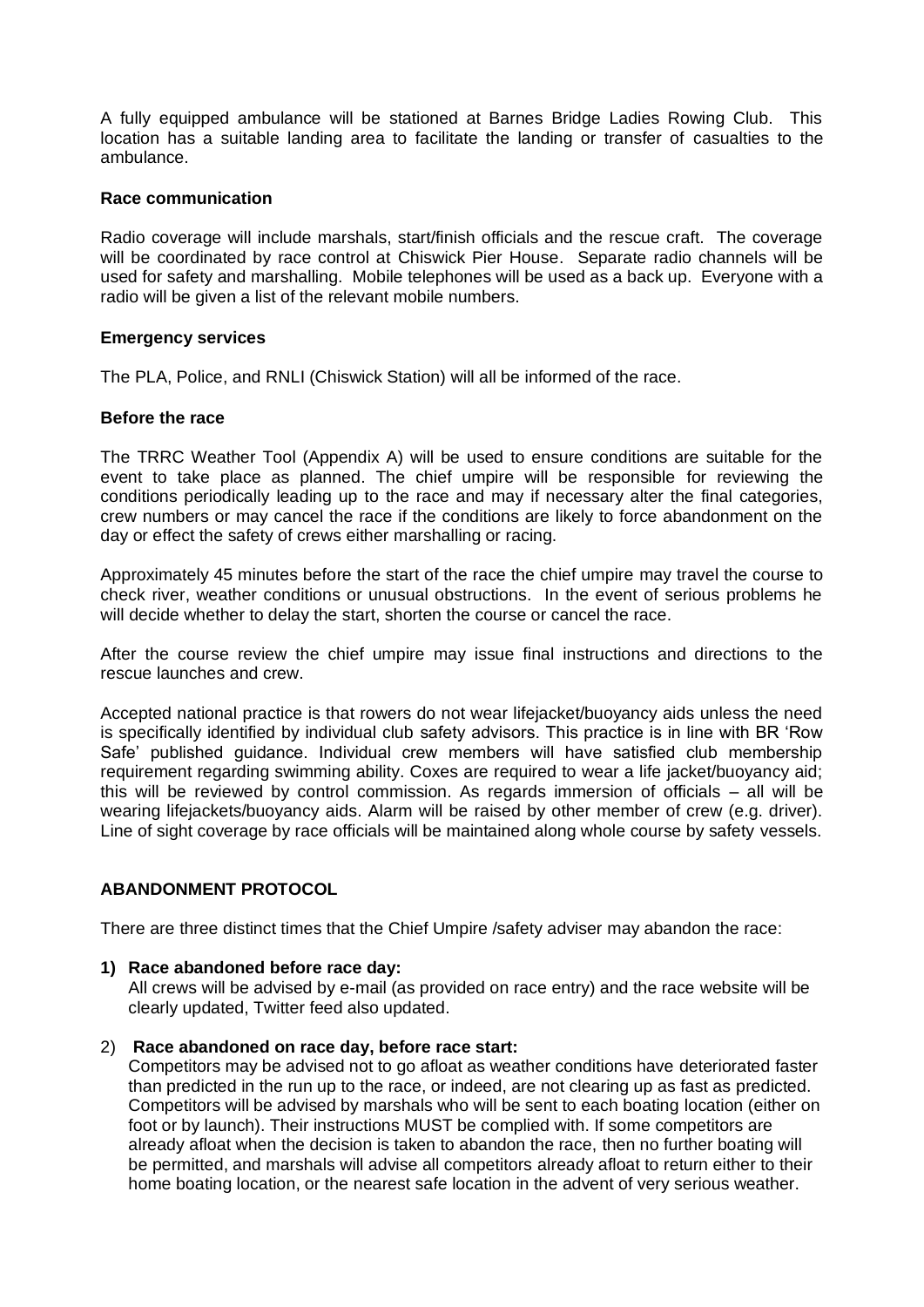Marshals and possibly safety boats will patrol the course and inform and assist as appropriate. The PLA / RNLI / Regional Safety Advisor will be consulted in the decision making process.

# **3) Race abandoned after race start:**

#### **Non weather factors:**

There are non-weather related situations that could lead to a race abandonment, such as a catastrophic incident, or a failure in our safety cover for example. Depending upon the cause of the race abandonment, competitors will be advised what to do by local marshals and umpires. The general rule will be to stop racing when advised, and then proceed to an appropriate location as directed. The rule to remember is: do what you are told by the race marshals. The race officials will have the bigger picture of what is happening. The situation around you may be absolutely fine, but just around the bend, conditions may be very different or a serious incident may have occurred.

#### **Abandonment after the start of the race**

Each race official's first responsibility is to the safety of the crews in their part of the course. After the start of the race if a serious incident leads a race official to consider that any further crews entering his/her part of the course cannot safely continue racing, the official will immediately radio the chief umpire. If the chief umpire decides that the race should be stopped, he will radio all officials and the starter with the message: "**ALL STATIONS, ALL STATIONS. RACE ABANDONED, RACE ABANDONED, RACE ABANDONED**".

**From this time strict radio silence must be maintained unless a response is requested by the Chief Marshal or a request requiring an immediate safety response is required.**

**The Chief Marshal is in absolute control in the event of abandonment.**

Race officials and the starter will then immediately stop the race in their respective parts of the course using the command "STOP RACING", reinforced using air horns/sirens and red flags.

All crews must then follow the instructions of officials to return to their respective boating locations if this is possible. Where this is not possible crews will be directed to the nearest evacuation point.

**ALL CREWS WILL BE HELD UNTIL INSTRUCTED OTHERWISE BY CHIEF MARSHAL**. If there is an immediate safety concern the Marshal/Umpire in the vicinity will contact the Chief Marshal and seek assistance.

Once the cause of abandonment has been ascertained the evacuation process as follows will be implemented, subject to:

a) If one or more Divisions is at greater risk than others due to, for example, an obstruction, weather conditions or other difficulty, those Division(s) will be dispersed first, using the same general approach as set out below if safe to do so.

b) If there is an obstruction downstream of the marshalling area, requiring a detour past it, the Chief Marshal will relocate enough marshals/umpires to direct any previously racing or returning crews before ordering the dispersal.

c) The Chief Marshal may, as an alternative, order a suspension of racing, but this should not normally last more than 10 minutes before abandonment is re-declared or normal marshalling/racing resumes.

d) Given the possibility of injury and a need to land crews quickly, the areas around the Barnes and Chiswick clubs to be kept as clear as possible.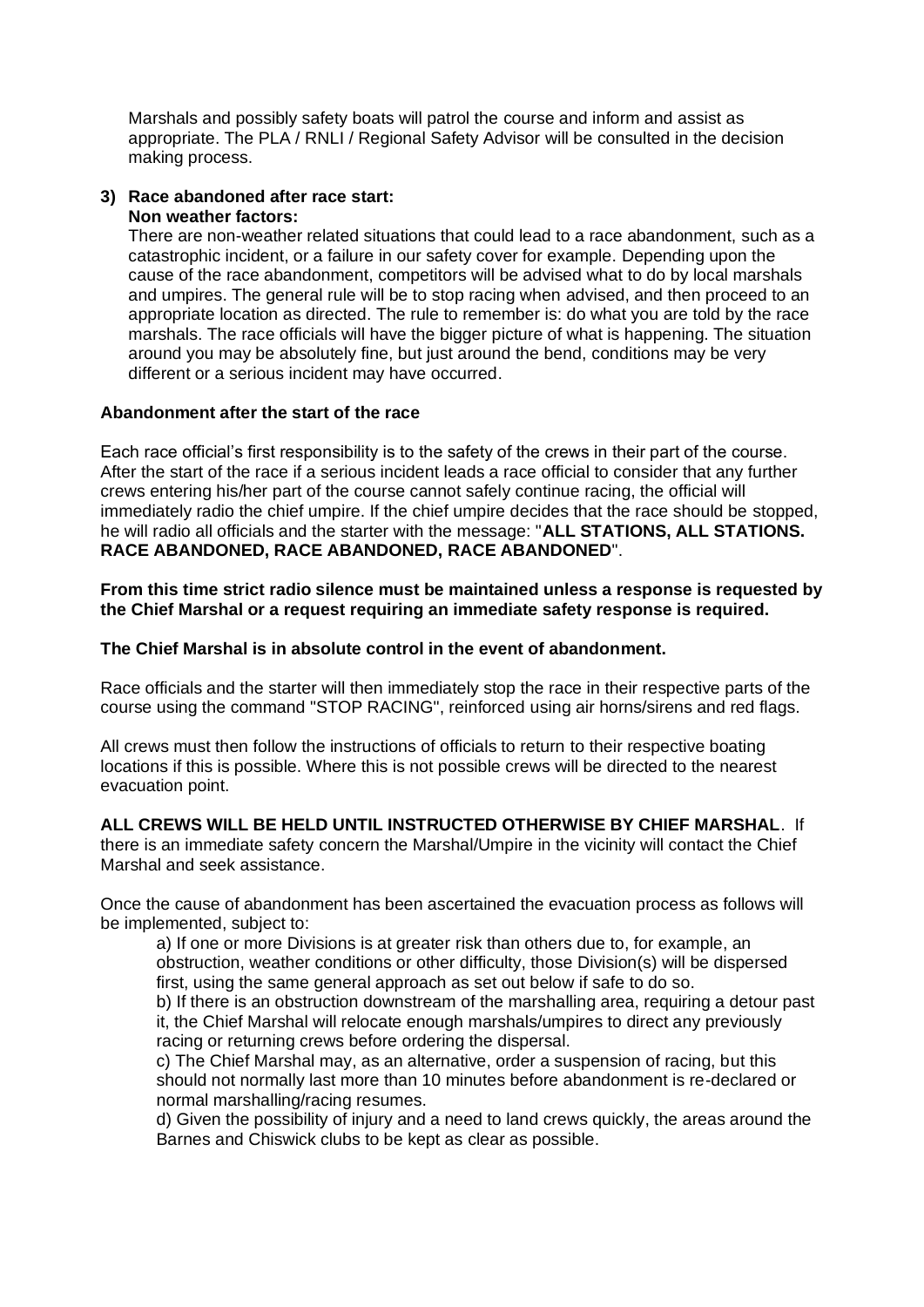e) In the event of a radio base-station or relay failure (due to a power cut), handsets will still work on battery power. In this case, the Chief Marshal will pass instructions to the lead marshal for each division for cascading down.

Crews at the lower sections of the marshalling area/river will be dispersed first.

#### **1. Marshalling area below Barnes Bridge**

Crews for Hammersmith and below turn and paddle down. Crews for Barnes and Chiswick area held in position.

#### **2. Marshalling area between Barnes Bridge and Chiswick Bridge.**

Crews for Hammersmith and below turn and paddle down. Crews for Barnes then turned and paddle down. Crews for Chiswick area held in position.

#### **3. Marshalling area above Chiswick Bridge.**

Crews for Hammersmith and below turn and paddle down.

Crews for Barnes then turned and paddle down.

Crews for UL on Surrey held until all crews going down river have gone then they can cross and return to UL.

When turning and crossing above Chiswick Bridge in (3) has stopped Surrey crews below Chiswick Bridge will be instructed to cross en bloc to Middlesex so they can proceed to Chiswick boating areas, except for crews returning to PTRC: these crews will return to PTRC on Surrey. Once crews are across, turning above Chiswick Bridge for crews needing to return to Chiswick boating areas can be resumed.

#### **Safety boats will remain on station whilst the course evacuation takes place. They will return to race control at Chiswick Pier House once the entire course is clear.**

NB: A collision between two racing crews will not necessarily be a reason for stopping the race.